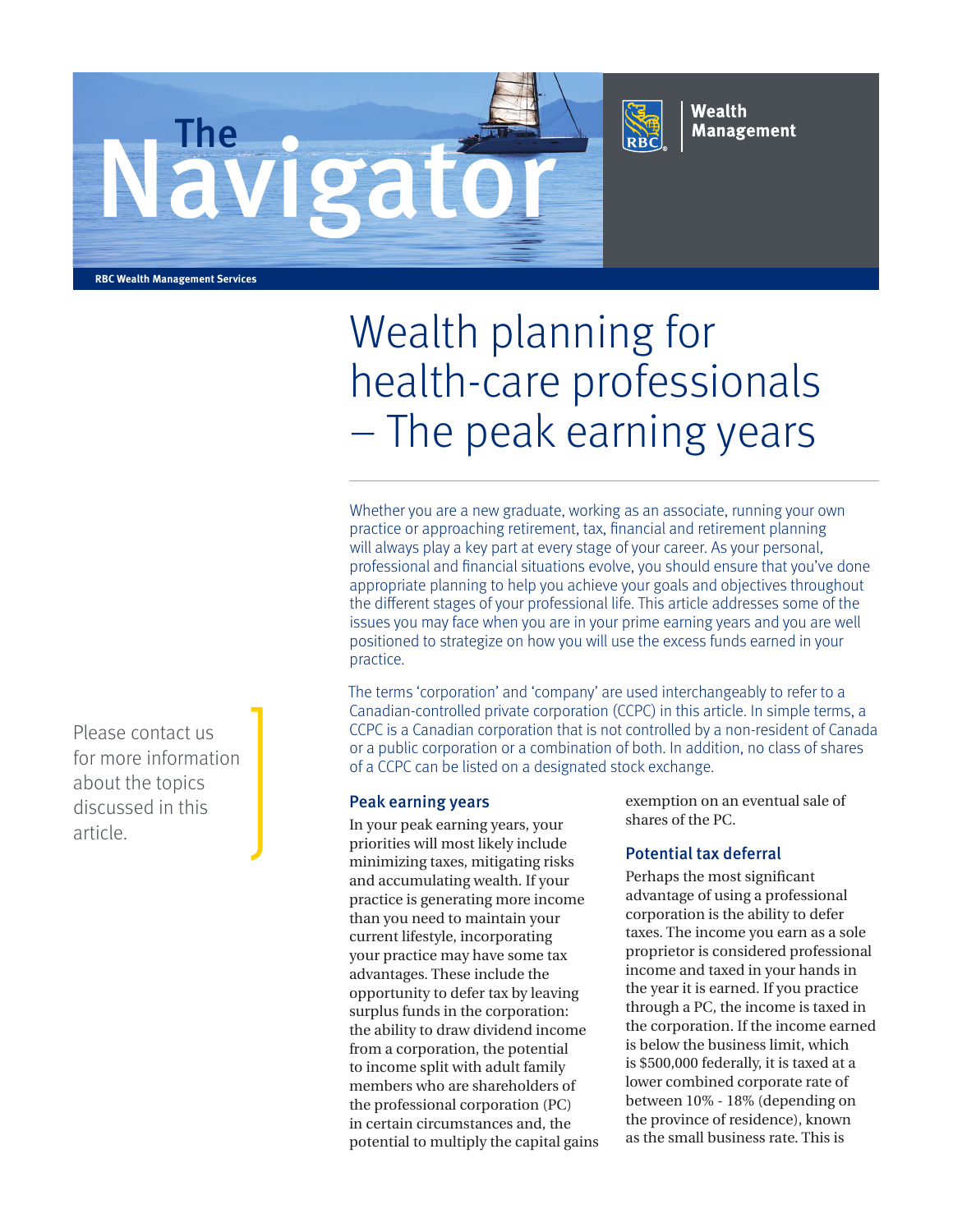Since income earned at the corporate level is taxed at a lower rate than personal income (for those subject to high effective tax rates), a tax deferral opportunity exists when the income is taxed in the corporation (at the lower rate) and is not distributed to the shareholder.

because the corporation can claim the small business deduction (SBD) to lower the generate corporate tax rate. Professional income earned in the corporation in excess of the business limit will be taxed at the general corporate rate of between 26% - 31%, depending on the province of residence. Since income earned at the corporate level is taxed at a lower rate than personal income (for those subject to high effective tax rates), a tax deferral opportunity exists when the income is taxed in the corporation (at the lower rate) and is not distributed to the shareholder. Generally, the longer you can leave the funds in your corporation, the greater the deferral advantage will be.

For example, assume that a practice generates \$500,000 of taxable active business income during the year and the professional requires \$180,000 to fund their personal expenses. In addition, assume the individual's effective tax rate is 40% and the combined corporate tax rate on active business income eligible for the SBD is 15%.

As a sole proprietor, you are subject to tax personally on the taxable income of the practice (i.e., \$500,000). The after-tax income would be available to fund your personal expenses and the excess would be available for savings or personal objectives.

In a PC scenario, the corporation would pay you a salary(1) of \$300,000 (which, assuming an effective personal tax rate of 40%, results in an after-tax income of \$180,000) to fund your personal expenses. For purposes of this illustration only, we will ignore payroll taxes. The excess income would be subject to tax in the corporation at the small business rate. The corporate aftertax income would be retained within the corporation and be available for making capital expenditures, funding working capital or making current and future investments.

The following table summarizes the cash flows for the two scenarios:

|                                         | Sole<br>proprietor | Professional<br>corporation |  |  |
|-----------------------------------------|--------------------|-----------------------------|--|--|
| Corporate income                        |                    | \$500,000                   |  |  |
| Less: salary                            |                    | (300,000)                   |  |  |
|                                         |                    | 200,000                     |  |  |
| Less: corporate tax (15%)               |                    | (30,000)                    |  |  |
|                                         |                    |                             |  |  |
| <b>Funds available for reinvestment</b> |                    | 170,000                     |  |  |
|                                         |                    |                             |  |  |
| Personal income<br>(practice or salary) | \$500,000          | \$300,000                   |  |  |
| Less: personal tax (40%)                | (200,000)          | (120,000)                   |  |  |

(1) It is possible in this scenario that the corporation could pay corporate tax on the \$500,000 of taxable income in the corporation and distribute a dividend from the after-tax earnings that would net you, after-tax, \$180,000. The decision as to whether you should receive a salary versus dividend is dependent upon a number of factors including the effective personal and corporate tax rates applicable in your province of residence. A professional tax advisor can assist in determining the optimal remuneration <u>structure</u>.

Funds available for reinvestment 120,000 **Nil**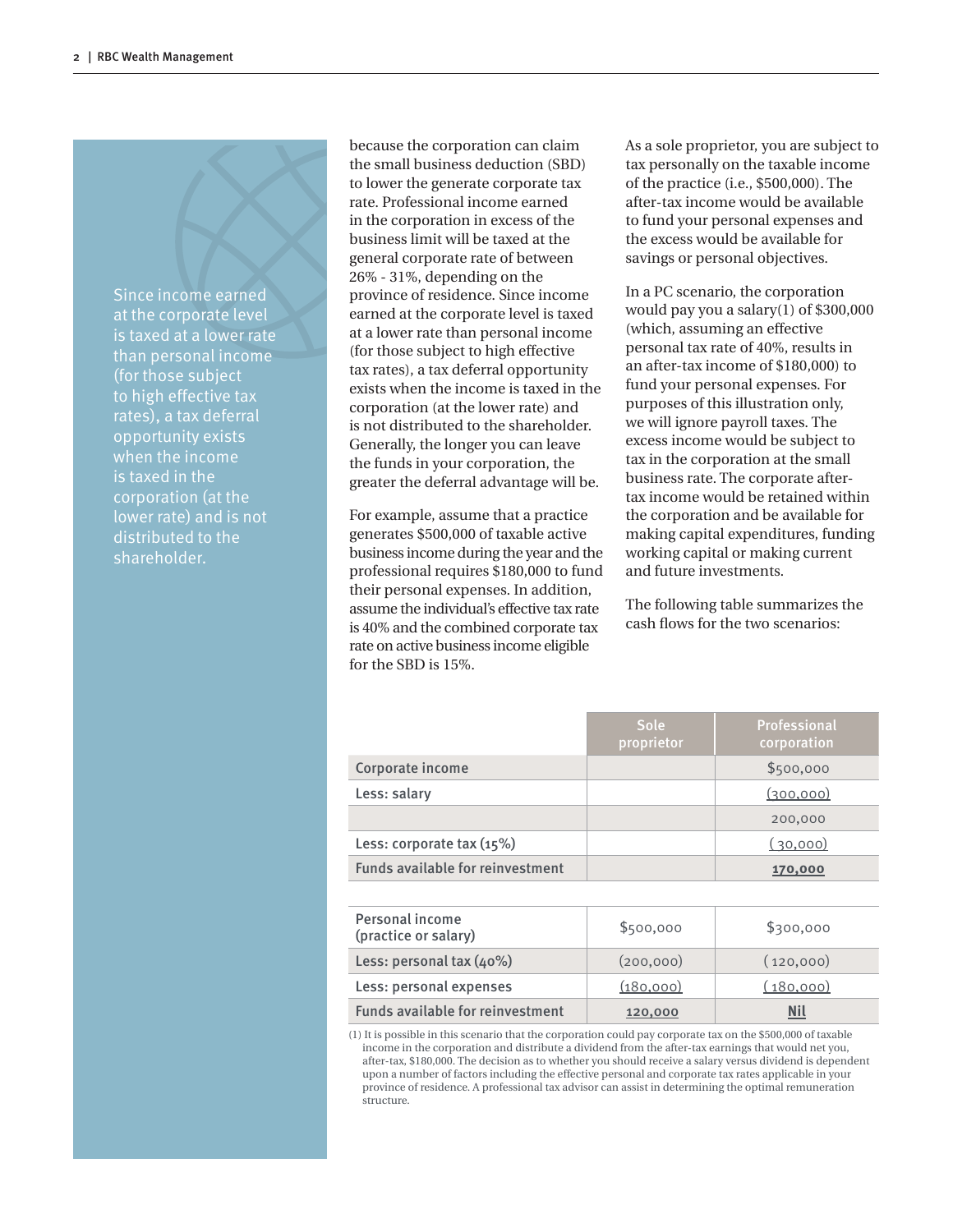

For taxation years that begin after 2018, a CCPC will have its federal business limit reduced on a straight-line basis where the CCPC and its associated corporations (discussed in more detail later in the article) earn between \$50,000 and \$150,000 of passive investment income in a year.

As the example above demonstrates, earning income through a PC and leaving surplus funds in the corporation can result in a significant tax deferral. In our case there is \$50,000 of additional funds available. In order to achieve the tax advantages mentioned above, your business structure must involve a PC. If you are currently practicing as a sole proprietor, you may consider whether it makes sense to transfer your practice into a PC. It may be possible to do so on a tax-deferred basis.

In the above example, due to the additional \$50,000 starting capital, you may realize after-tax returns in your PC that exceed what you may have realized in a personal investment account if you were a sole proprietor. In an attempt to limit this tax deferral benefit for corporations, the federal government has introduced rules to restrict access to the SBD for CCPCs that have significant income from passive investments.

For taxation years that begin after 2018, a CCPC will have its federal business limit reduced on a straightline basis where the CCPC and its associated corporations (discussed in more detail later in the article) earn between \$50,000 and \$150,000 of passive investment income in a year. The business limit will be reduced by \$5 for every \$1 of passive investment income above the \$50,000 threshold. The business limit will be eliminated if a CCPC, and its associated corporations, earn at least \$150,000 of passive investment income in a year. As such, you may want to ensure that the passive investment income earned in your PC does not grind down your business limit.

All provinces and territories also provide a SBD and have a business limit. The provincial or territorial business limit may also be reduced for CCPCs that have significant income from passive investments. Please confirm the specific rules of your province or territory of residence with a qualified tax professional.

In addition to the reduction described above, the business limit is reduced on a straight-line basis for a CCPC and its associated corporations where the group has between \$10 million and \$15 million of total taxable capital employed in Canada. The actual reduction of a corporation's business limit is the greater of the reduction based on taxable capital employed in Canada and the reduction based on passive investment income. Finally, the business limit must be allocated among all associated corporations.

For a more detailed discussion on how the passive income affects your PC's ability to claim SBD, please ask an RBC advisor for our article, titled "Passive Investment Income in a Private Corporation".

## Practical issues in structuring a professional corporation

The Income Tax Act (the Act) allows for several tax-deferred transfers involving taxable Canadian corporations, which includes PCs. If you already have a non-incorporated professional practice and you want to transfer it into a PC, you must first establish a corporation and obtain the appropriate license or permit from your professional governing body. You should contact the appropriate professional governing body regarding conditions of incorporation specific to your profession in the jurisdiction. Once the PC has obtained the appropriate licence or permit, you may transfer the practice assets to the PC. You may be able to transfer the assets on a taxdeferred basis.

If you are an individual partner of a partnership and wish to incorporate, you must first form a PC licensed to carry on the practice of your profession by applying to the appropriate governing body. You can then transfer your interest in the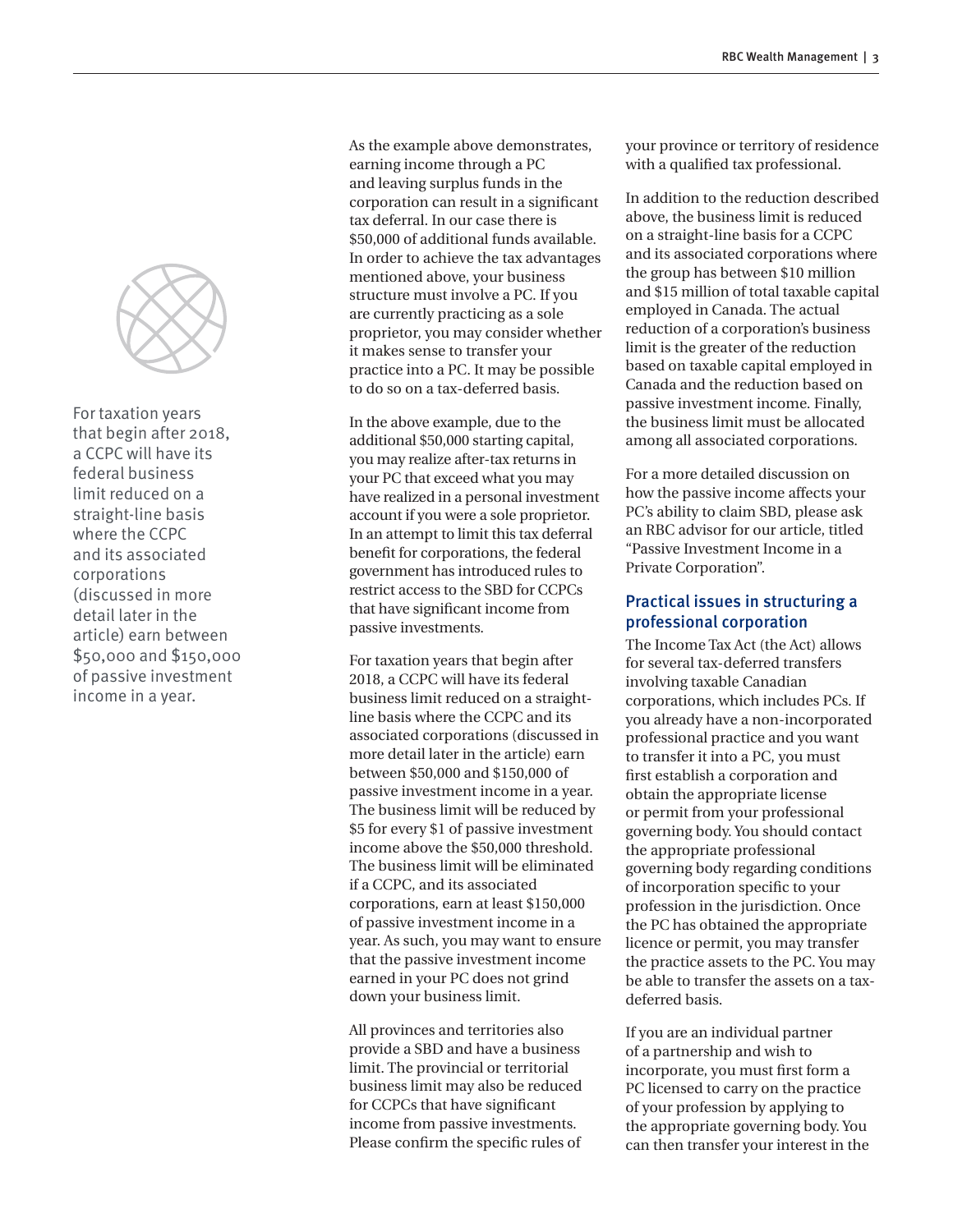There are a number of Goods and Services Tax (GST)/Harmonized Sales Tax (HST) issues faced by medical and dental professionals and their PCs. The application of the GST/ HST rules must be determined on a caseby-case basis.

partnership to that corporation. It may be possible for you to transfer the interest of the partnership to the corporation on a tax-deferred basis. Alternatively, in certain instances, the partnership may be transformed into a PC on a rollover basis without adverse tax consequences to the partners. The partnership would transfer its property to a PC for consideration that includes shares of the PC. The partnership would then distribute the shares of the PC and any other assets received on the rollover to its partners. The partners would thereby become shareholders of the PC and would personally hold any other assets distributed to them by the partnership.

You should consult with a qualified tax professional when restructuring your professional practice and engage a qualified valuator when determining the fair market value of the assets to be transferred, such as the value of the goodwill in your practice.

## GST/HST issues

There are a number of Goods and Services Tax (GST)/Harmonized Sales Tax (HST) issues faced by medical and dental professionals and their PCs. The application of the GST/ HST rules must be determined on a case-by-case basis. Depending on the type of services and supplies provided by you on behalf of your PC, the supply of property or service may be GST/HST taxable, exempt or zero-rated (taxable at the rate of 0%). For example, while most healthcare and dental services are exempt from GST/HST, the sale or supply of medical devices such as hearing aids and artificial teeth are zero-rated. On the other hand, surgical services rendered for cosmetic purposes and not for medical or reconstructive purposes are subject to GST/HST. It is important to know which goods and services are taxable and at what rate, not only to determine whether the PC should charge GST/HST on the goods and services provided but also to determine whether your PC is eligible to claim input tax credits on the GST/ HST paid by your PC. You should speak with a qualified tax professional with expertise in this area to ensure your PC is complying with GST/HST legislation and is claiming credits that are available to your PC.

# Corporate share structure

The Articles of Incorporation are a legal document that sets out a corporation's purpose and regulations. It also sets out the number and various classes of shares that the corporation can issue and generally describes the rights, privileges, restrictions and conditions attached to the shares of each class. Examples of different rights and restrictions are:

- Voting rights;
- Participation in corporate surplus – shareholder's right to receive dividends;
- Redemption feature corporation's right to buy back the shares for a fixed amount;
- Retraction feature shareholder's right to sell the shares back to the corporation for a fixed amount;
- The right to cumulative dividends – cumulative dividends accrue each year even when they are not declared or entirely paid out to shareholders;
- The right to non-cumulative dividends – the right to noncumulative dividends is extinguished if the directors do not declare the dividend in the period to which it relates (for example, by the end of the year); and
- The right to receive the residual property of the corporation on wind-up and dissolution.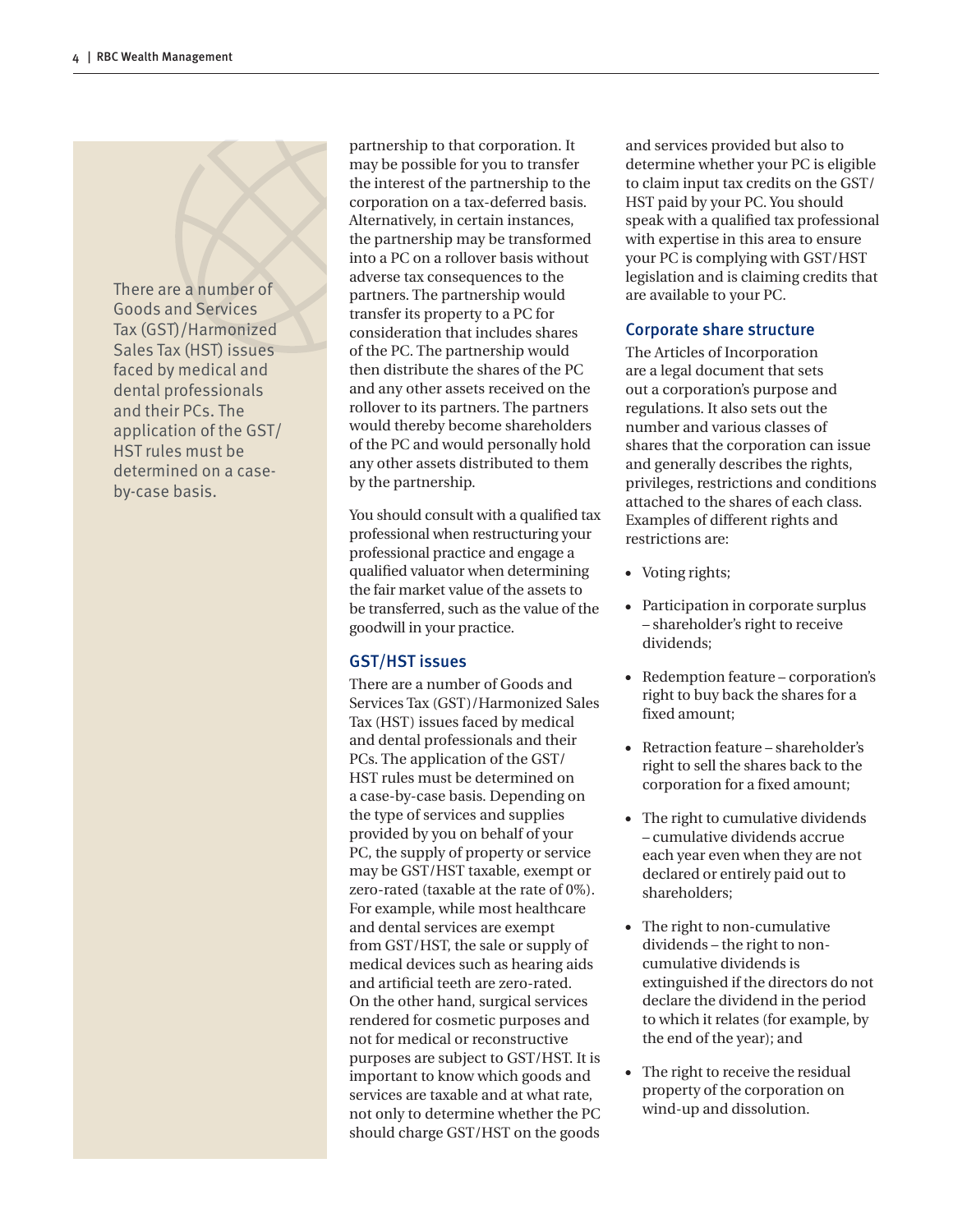Depending on the corporate structure permitted in your jurisdiction by the appropriate regulatory body, family members may be able to become direct shareholders or indirect shareholders of a PC through the use of a holding corporation or a trust.

Most corporations have a number of different types of shares authorized for issue, each with its own characteristics. A corporation may authorize an unlimited number of common shares to be issued. Preferred shares are a class of corporate capital stock that normally hold priority over common shares in terms of dividend payments and in distribution of the corporate assets on liquidation. Typically, the common shareholders have the right to a portion of the remaining assets of the corporation after any creditor claims against the corporation have been settled.

The type of share to be issued by your corporation will depend on a number of factors, including the availability of the capital gains exemption on the sale of the shares, the need for asset preservation, the use of the SBD, and the general share ownership restrictions imposed by the provincial legislative bodies. Consult with a legal advisor to determine what type of share is appropriate in your circumstances.

## Introducing family members to the corporation as shareholders

Depending on the corporate structure permitted in your jurisdiction by the appropriate regulatory body, family members may be able to become direct shareholders or indirect shareholders of a PC through the use of a holding corporation or a trust. Family members may acquire shares through subscription from treasury or through acquisition of existing shares from the professional or other shareholders of the corporation, if applicable. They must acquire the shares of the PC at their fair market value, otherwise various provisions of the Act may apply resulting in undesired tax consequences.

New professional corporation For a newly incorporated PC, planning may include identifying the types of authorized capital required,

determining the subscription prices for shares and the persons who will subscribe for the shares.

A newly incorporated PC will have no value prior to issuing shares; therefore, the directors can issue shares at a nominal value. Once the assets are transferred to the corporation, the value of the corporation is equal to the value of those assets transferred in less debts of the corporation for example a promissory note issued to the professional. The shares held by the professional represents the consideration for the net value of the assets transferred in.

Existing professional corporation If the fair market value of the shares of the PC is not a nominal amount, family members who wish to become shareholders of the PC may not have sufficient capital available to acquire an interest in the corporation as they would normally need to pay fair market value for the shares. You may be able to use an estate freeze to overcome this issue. An estate freeze may be implemented in various ways. One common technique to achieve an estate freeze is through the use of a share exchange whereby the professional exchanges their existing shares for fixed value special/preferred shares of the PC, with a redemption price equal to the fair market value of the existing shares. A valuation may be necessary if the existing PC is to be reorganized to admit new shareholders.

When you transfer property, such as common shares, to a corporation in return for fixed redemptionprice special/preferred shares, you have effectively frozen the value of that exchanged property (the "old" common shares) in the new special/preferred shares. New nonvoting common shares of the PC with nominal or negligible value can now be issued to your family members, holding company or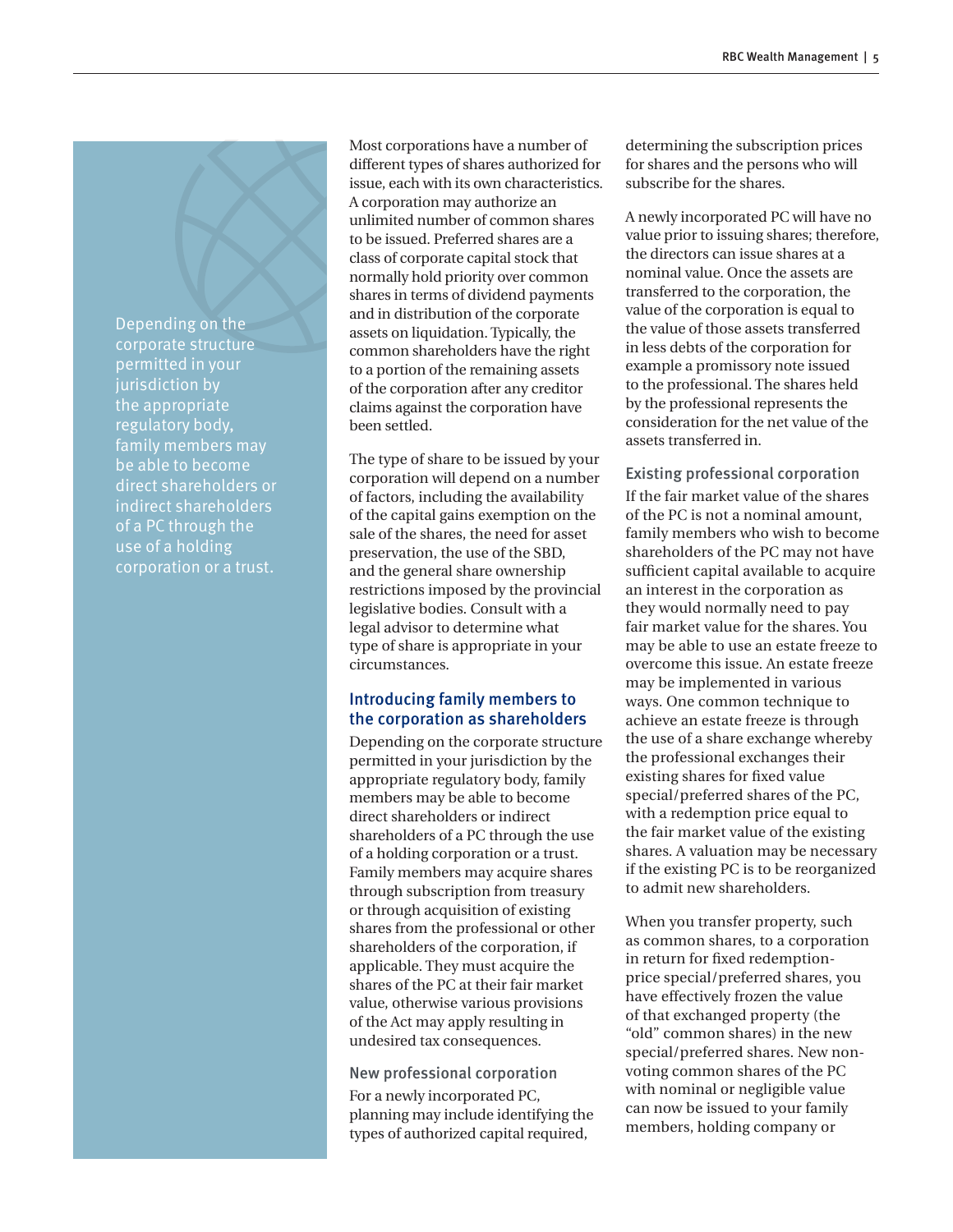family trust, where applicable. To avoid the income attribution rules from applying, the new common shareholder(s) (family members, holding company or trust) should use their own funds or borrow to subscribe for these new shares and repay the loan and accrued interest with their own funds or dividend payments received from the PC. It may be possible to effect an estate freeze without triggering any immediate tax liability.

It is important to note that there are restrictions as to who can own shares of a PC depending on which jurisdiction the PC is authorized to practice in. For more information, please refer to the section on "Who can hold shares other than the professional?" You should speak with a legal advisor before restructuring your PC to determine whether it is possible to include your family members as shareholders and if yes, how to proceed.

# Who can hold shares other than the professional?

Each provincial jurisdiction has legislation governing the PC that includes restrictions on direct or indirect share ownership of the PC. The following table shows who can own shares of the medicine and dentistry PC other than the professional, including a trust or a corporation, in each jurisdiction:

| Jurisdiction                   | Spouse/<br>Common-law<br>partner* | Child of<br>Professional | Parent of<br>Professional | <b>Trust for</b><br>minor<br>children | <b>Trust</b> | Corporation |
|--------------------------------|-----------------------------------|--------------------------|---------------------------|---------------------------------------|--------------|-------------|
| Alberta                        | Yes                               | Yes                      | No                        | <b>Yes</b>                            | No           | <b>No</b>   |
| <b>British</b><br>Columbia     | Yes                               | Yes                      | Yes                       | Yes                                   | Yes          | Yes         |
| Manitoba                       | Yes                               | Yes                      | No                        | No                                    | No           | Yes         |
| <b>New Brunswick</b>           | Yes                               | Yes                      | Yes                       | Yes                                   | Yes          | Yes         |
| Newfoundland<br>and Labrador   | Yes                               | Yes                      | Yes                       | <b>No</b>                             | No           | No          |
| Nova Scotia **                 | Yes                               | Yes                      | Yes                       | Yes                                   | Yes          | Yes         |
| Ontario                        | Yes                               | Yes                      | Yes                       | Yes                                   | No           | No          |
| <b>Prince Edward</b><br>Island | Yes                               | Yes                      | Yes                       | Yes                                   | Yes          | Yes         |
| Quebec                         | Yes                               | Yes                      | Yes                       | Yes                                   | Yes          | Yes         |
| Saskatchewan                   | Yes                               | Yes                      | Yes                       | Yes                                   | Yes          | Yes         |

\* The definition of spouse and common-law partner depends on the jurisdiction, but generally includes a person married to the professional or with whom the professional is living in a conjugal relationship outside marriage for a certain time period.

\*\* In Nova Scotia, there are no restrictions as to who can own shares of a corporation engaged in the practice of dentistry other than the restriction that the majority of voting shares of the corporation are beneficially owned by one or more licensed dentists. For a PC carrying on the practice of medicine, its shares may be beneficially or legally owned by any person.

Source: Provincial legislation, regulations and legislative proposals, 2018.

It should be noted that shares owned by persons other than the professional would have to be non-voting in order to comply with regulatory requirements. Most provinces only permit the professional to own voting shares of the PC.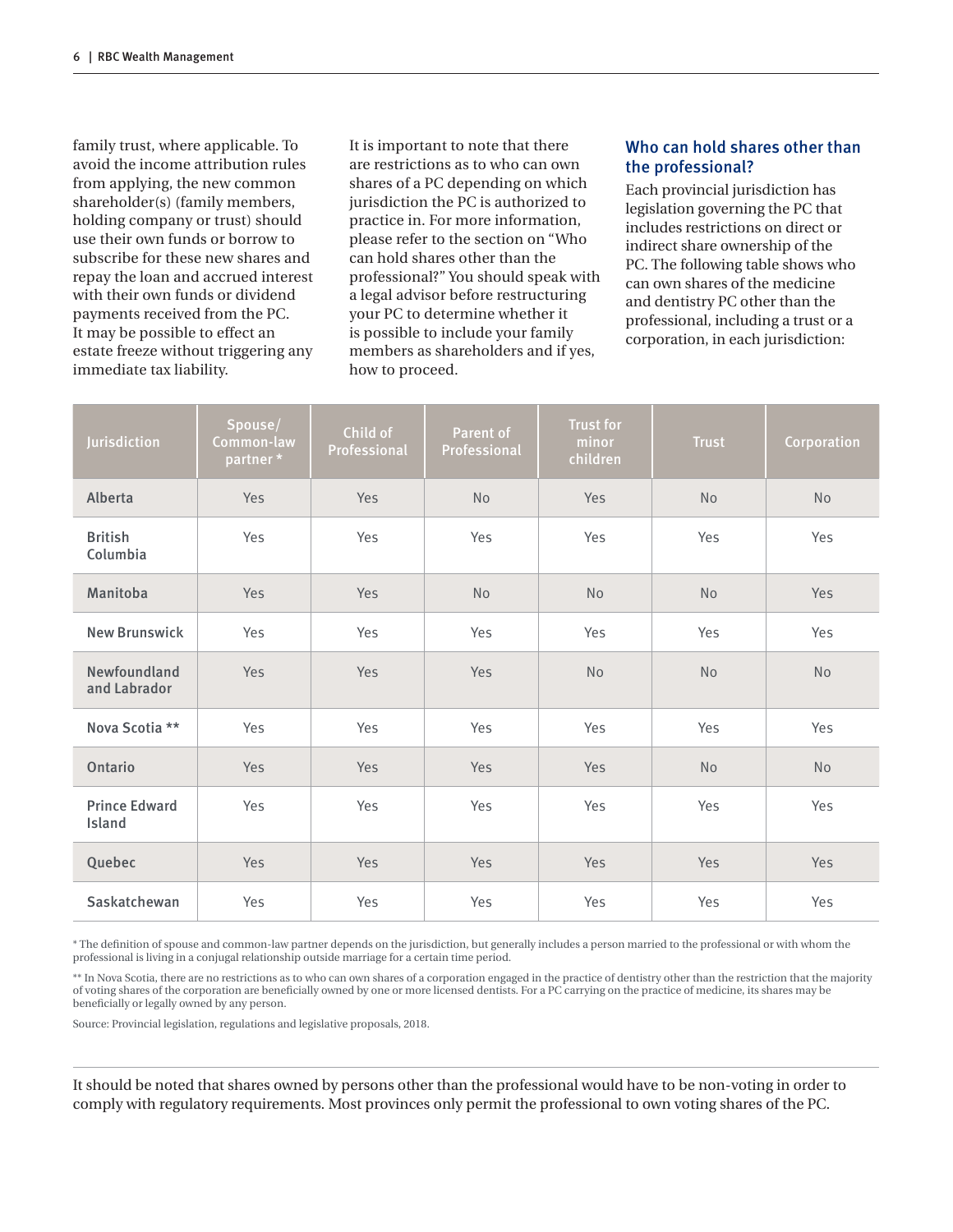If other family members are shareholders of the PC and their taxable income is nominal or nil, it is possible for your PC to pay them dividends to take advantage of their lower marginal tax rates. This strategy may be less applicable to PCs situated in provinces or territories where share ownership is restricted to members of a particular profession.

# Income splitting by paying dividends

The PC's retained earnings may be used to fund a number of expenses including the post-secondary education for a professional's child. If you are the sole shareholder of the PC, the dividend paid by the PC would be subject to tax in your hands at your marginal tax rate. If other family members are shareholders of the PC and their taxable income is nominal or nil, it is possible for your PC to pay them dividends to take advantage of their lower marginal tax rates. This strategy may be less applicable to PCs situated in provinces or territories where share ownership is restricted to members of a particular profession. In addition, it is important to note that there are "tax on split income" (TOSI) rules which limit splitting certain types of income with family members.

These TOSI rules apply to many types of income received from a private corporation, including interest, dividends, as well as certain capital gains but they do not apply to salaries or bonuses. Where TOSI applies, the income is subject to tax at the highest marginal rate, regardless of the individual's actual marginal tax rate. In addition, the individual who receives split income loses the ability to claim certain personal tax credits on the split income, such as the basic personal tax credit.

There are some exclusions to TOSI, however the exclusions are more restrictive for PCs. The exclusions mainly differ depending on the age of the individual receiving the income. The age categories include minors under age 18, adults age 18 to 24, and adults age 25 and over. There is also an exclusion available to the spouse of a professional who is age 65 or older. The exclusions mainly rely on whether the family member is significantly involved in the business and are generally more restrictive for minors. For more information on the TOSI rules, please ask an RBC advisor for

our article discussing income splitting through private corporations.

A payment of salary although not subject to the TOSI rules, would have to be reasonable in the circumstances and be based on the work performed by the family member. Speak with a qualified tax advisor to determine if you can income split with your family members through your PC.

Be mindful of corporate attribution Corporate attribution rules apply when an individual transfers or lends property to a corporation and one of the main purposes of the transfer or loan is to benefit a spouse or a related minor child (which includes a grandchild, niece or nephew for the purposes of these rules) who owns 10% or more of any class of shares in the corporation. If corporate attribution applies, then the individual who transferred or lent the property to the corporation is deemed to have received interest income in the year equal to the CRA prescribed rate of interest for the period on the amount of the transferred property or loan.

Generally, where a freeze has occurred to benefit a spouse or a related minor child who owns 10% or more of any class of shares in the PC, the professional would be required to include in their income a deemed interest amount based on the value of the preferred shares distributed to the professional as part of the estate freeze.

This attribution rule does not apply if at least 90% of the PC's assets are used in the active business of the practice and not for passive investment purposes. The deemed interest income may be reduced by any interest received from the corporation or taxable dividends paid to the professional on the preferred shares. Therefore, it is important to consider the application of corporate attribution and the steps which may need to be taken to overcome this issue.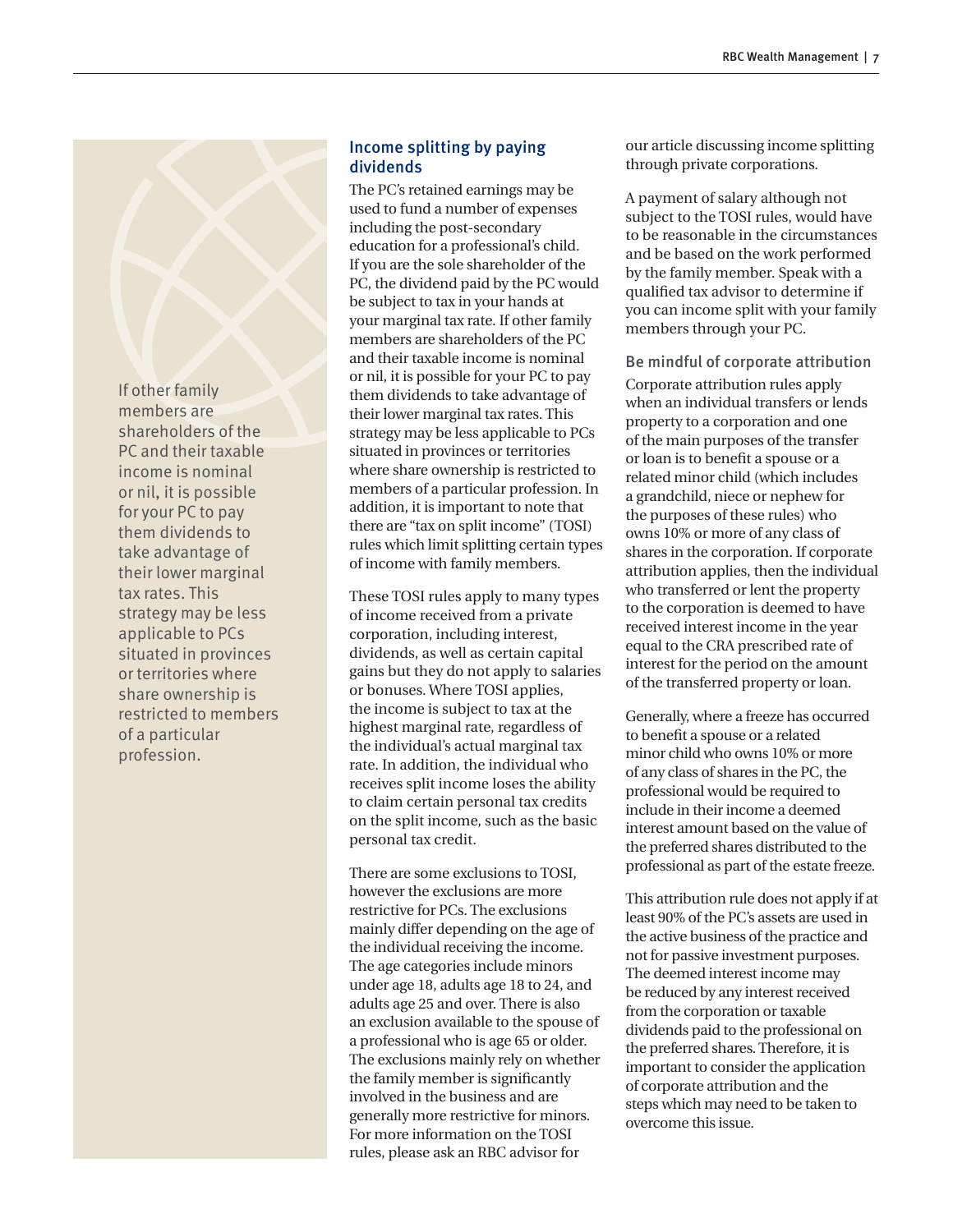There may be ways to avoid the application of the association rules, such as issuing only shares of a "specified class" in certain instances.

#### Association Rules

Professional income earned in a PC is considered active business income for tax purposes. This income is subject to a general federal corporate tax rate of 15% plus the applicable provincial or territorial corporate tax rate. Further, if your corporation is a CCPC throughout the tax year, your corporation may benefit from the small business deduction (SBD) which lowers the federal tax rate to 10% for 2018 and 9% for 2019 on its first \$500,000 of ABI (known as the "business limit"). All provinces and territories also provide a SBD and have a business limit. The business limit must be allocated between associated corporations in a taxation year.

The association rules are complex and include several deeming rules. The following are just common examples of a variety of ways a PC can find itself associated with another corporation.

- **Common control.** If you own all the voting shares of your PC and also have a controlling interest in another incorporated business, both corporations will be associated.
- **Cross-ownership.** If you own a PC and your spouse controls another corporation and you own 25% or more of any class of shares of the corporation controlled by your spouse, either directly or indirectly as a beneficiary of a discretionary trust or shareholder of a wholly owned holding corporation, the corporations will be associated for tax purposes.
- **Child/trust look-through rules.** For the purposes of the association rules, a parent is deemed to own the shares owned by their child who is under the age of 18. The rules also deem each beneficiary of a discretionary trust to own all the shares that are owned by the trust. Together, these rules provide that

the parent of a child under 18 years of age owns all the shares held by a discretionary trust of which the child is a beneficiary. If you and your spouse own a corporation and you set up a family trust that holds the shares of another corporation with minor beneficiaries, both corporations may be associated.

There may be ways to avoid the application of the association rules, such as issuing only shares of a "specified class" in certain instances. However, in addition to the above association rules, the Act also contains an anti-avoidance provision that provides that if it may reasonably be considered that one of the main reasons for the separate existence of one or more corporations is to reduce the amount of tax that would otherwise be payable, then the corporations are deemed to be associated.

The association rules are very complex and you should seek advice from a qualified tax professional to determine whether these rules may apply in your circumstances.

#### Acquire another practice

If you enjoy running a practice and would like to expand your operations, you may consider investing in another practice. The purchase of the target practice can be structured as an asset purchase or a share purchase. If the seller is selling you the assets of the professional practice, you can either make the purchase as an individual buyer or you can first incorporate a new PC or use your existing PC to buy the assets. If the vendor is selling you the shares of a PC, you can incorporate another PC or have your existing corporation buy the shares from the vendor and subsequently merge the two PCs together to form one corporate entity. Although there is no tax advantage to having two separate PCs as both corporations would have to share one business limit due to the association rules,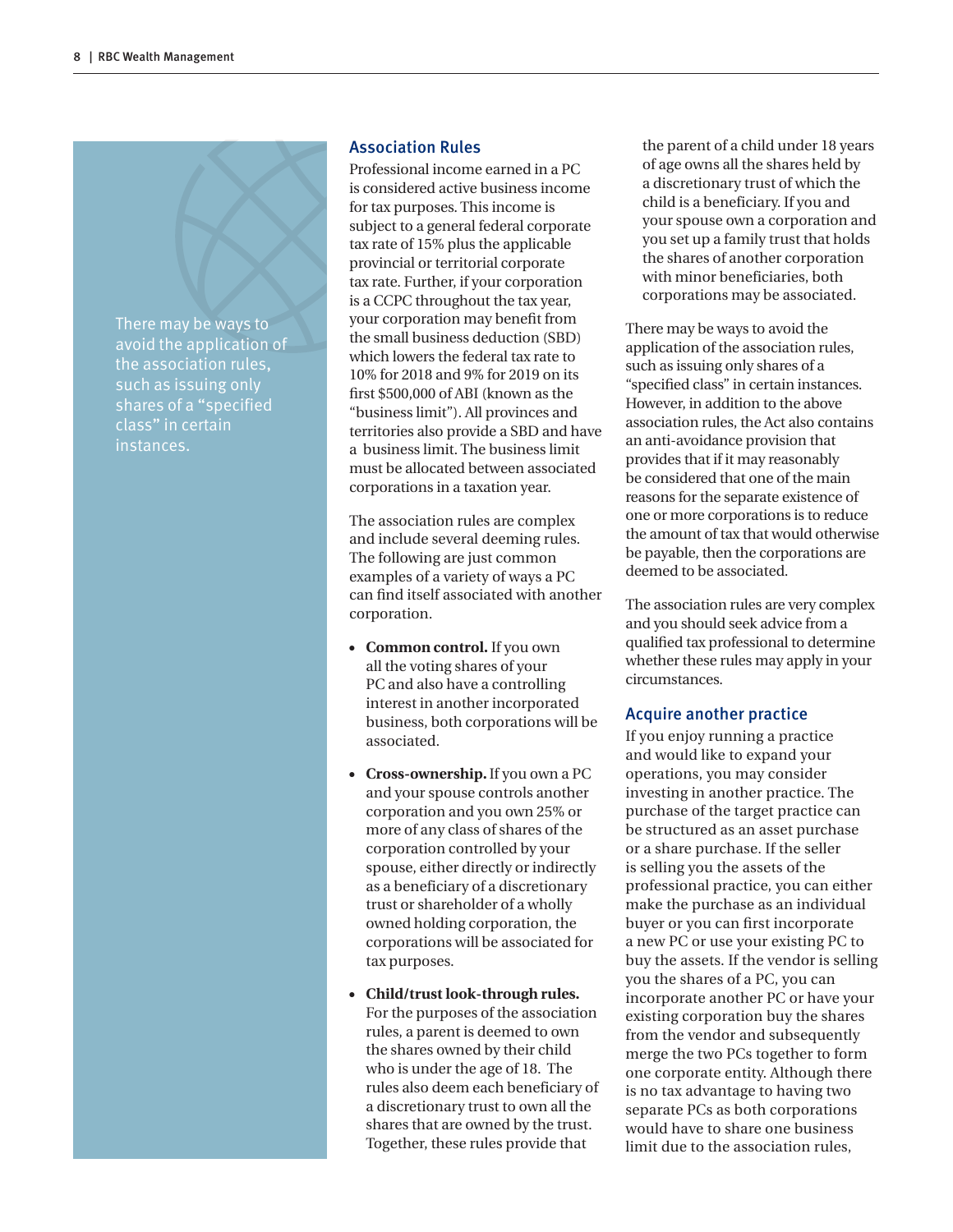

If the PC earns revenue from clinical activities and research, the PC may be able to increase its cash flows with the Scientific Research and Experimental Development (SR&ED) incentive program.

having two separate practices in two legal entities may provide you with greater flexibility down the road should you decide to sell the practice later on.

There are a number of options to consider when you are deciding on how to fund the acquisition of a second or subsequent practice. Speak with a qualified financial advisor to help you consider your options.

## SR&ED Program

If the PC earns revenue from clinical activities and research, the PC may be able to increase its cash flows with the Scientific Research and Experimental Development (SR&ED) incentive program. The SR&ED incentive program was established to encourage Canadian businesses of all sizes and in various industries to conduct research and development in Canada. Medical and dental industries are among those that are eligible for the SR&ED incentive. The program does not provide a grant but provides assistance in the form of a refundable investment tax credit, a reduction of taxes payable, or both, based on the allowable SR&ED expenditures claimed. To qualify for this incentive program, the work must advance the understanding of scientific knowledge or technology, address scientific or technological uncertainty and involve a systematic investigation or search by qualified personnel.

If a substantial portion of your PC's payroll expenses can be attributed to the development of the PC's dental or medical clinical innovation or research, the PC may be eligible to receive benefits under the SR&ED program. If you think you may qualify for this incentive program, you should contact a qualified professional with specialized SR&ED experience and knowledge for more information on how you may be able to benefit from the SR&ED program.

## Surplus cash

Taking advantage of the tax deferral benefit of retaining funds in a corporation may ultimately lead to a buildup of surplus cash in the PC. Unfortunately, there are limited investment options for a PC since its activities are restricted to carrying on the practice of the profession and activities related to or ancillary to the practice of the profession. Although the investment of surplus cash earned by the PC is allowed, in some jurisdictions, the PC may not be allowed to invest in or hold real estate not used by the practice. In provinces where a holding corporation is permitted to hold shares of a PC, the PC may be able to move excess funds to a holding corporation via a taxfree intercorporate dividend and the holding corporation can then invest in real estate opportunities or other investments.

## Setting up a holding company

As stated previously, in some provinces, a holding company can own shares of a PC. A holding company that is properly positioned between a professional and a PC can have many uses. It can be used to distribute ownership interest; facilitate an estate freeze; provide a degree of creditor protection by holding excess cash, investments, insurance policies or land (note that a holding company cannot provide creditor protection against professional malpractice); possibly allow for income-splitting; and, potentially facilitate the use of the capital gains exemption. When used in conjunction with professional advice, it may be able to provide greater flexibility in succession and estate planning.

## Setting up a family trust

Where available, there are several benefits to having a family trust as a shareholder of your PC. For example, there is an opportunity for income splitting and tax minimization.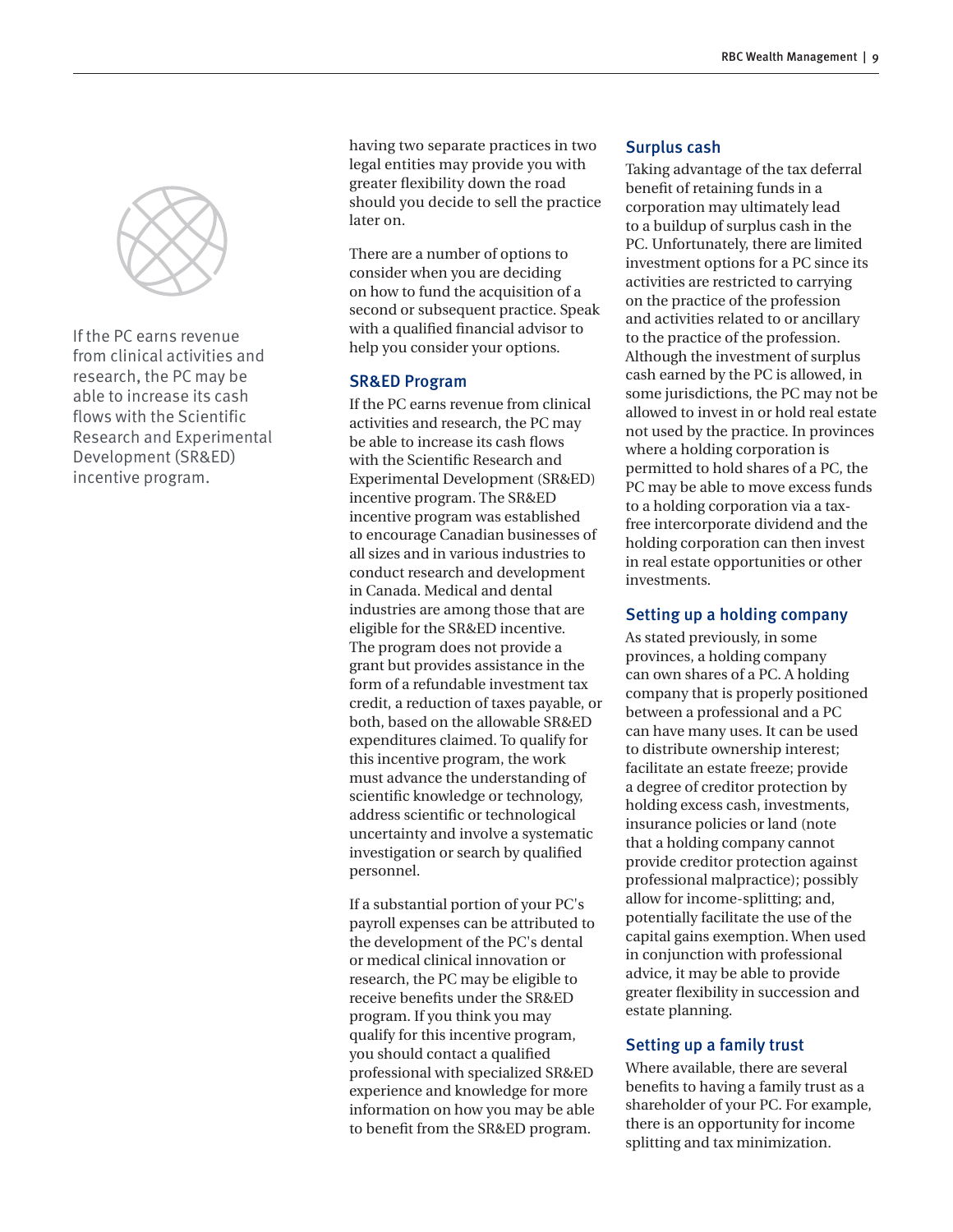An IPP is a defined benefit pension plan that a PC can set up for a professional. It is usually setup for one individual member but the benefits can also be extended to your spouse or other family member, if they are employed by the PC.

Dividends can be paid from the PC to the family trust and allocated to and taxed in the hands of the adult children or grandchildren beneficiaries, who may have little to no income. Keep in mind that the TOSI rules may limit the benefits of using this strategy. There is also the opportunity for family members to have indirect ownership in the practice through the control of a trustee. The option of holding shares of a PC in a trust is not available for PCs governed by certain provincial regulatory bodies. (For more information, please refer to the section on "Who can hold shares other than the professional?")

A family trust can also be used by the professional to split income with their low-income family members without the trust holding shares of the PC. You would first have to extract funds from your PC and then contribute the after-tax funds to a trust. If structured properly, you can shift investment income and capital gains earned on the funds that would otherwise be taxed in your hands at a high marginal tax rate, to the hands your intended beneficiaries.

# Implementing an Individual Pension Plan (IPP)

If you haven't already set up an IPP and you have been drawing a salary from the PC, now may be a good time to consider an IPP as you have likely accumulated funds in the corporation. An IPP is a defined benefit pension plan that a PC can set up for a professional. It is usually setup for one individual member but the benefits can also be extended to your spouse or other family member, if they are employed by the PC. In certain situations, an IPP can provide greater annual contribution limits than an RRSP. Contributions made to an IPP by the PC are deductible against the PC's income. An IPP is ideally suited for professionals over the age of 40 with significant employment income.

In addition to annual contributions, your PC can potentially make a large contribution when the plan is initially setup to cover your previous years of service (as far back as 1991 or the year of incorporation, whichever is later) prior to the IPP being established. Additional tax-deductible contributions may also be made to the IPP to make up for investment returns in the plan that are less than the 7.5% expected actuarial interest rate (in some provinces, this additional contribution is a requirement).

Assets in an IPP may be protected from creditors; however, they may be subject to locking-in provisions during retirement. Note that any asset protection strategy may not be effective if there are existing or potential creditor claims. It is essential you speak with a qualified legal advisor before exploring the asset protection options available to you.

# Private Health Services Plan (PHSP)

The PC can establish a PHSP for the professional who is also an employee of the PC. A PHSP is basically a plan established by an employer under a contractual arrangement with an insurer or a self-insured arrangement under which the employer pays for employee medical expenses (e.g., medical, dental, vision care, hospital care). The advantage of a PHSP is that payments made by the employer are tax-deductible and the professional is not required to include any of the payments in his/ her income. Since the professional is also a shareholder, it is important that the amount is not considered to be a shareholder benefit; otherwise, the payments would become a nondeductible expense to the PC and a taxable benefit to the professional. To avoid the risk of the benefits paid under the plan being considered as a shareholder benefit, the benefits under the PHSP should be consistent with that which would be offered to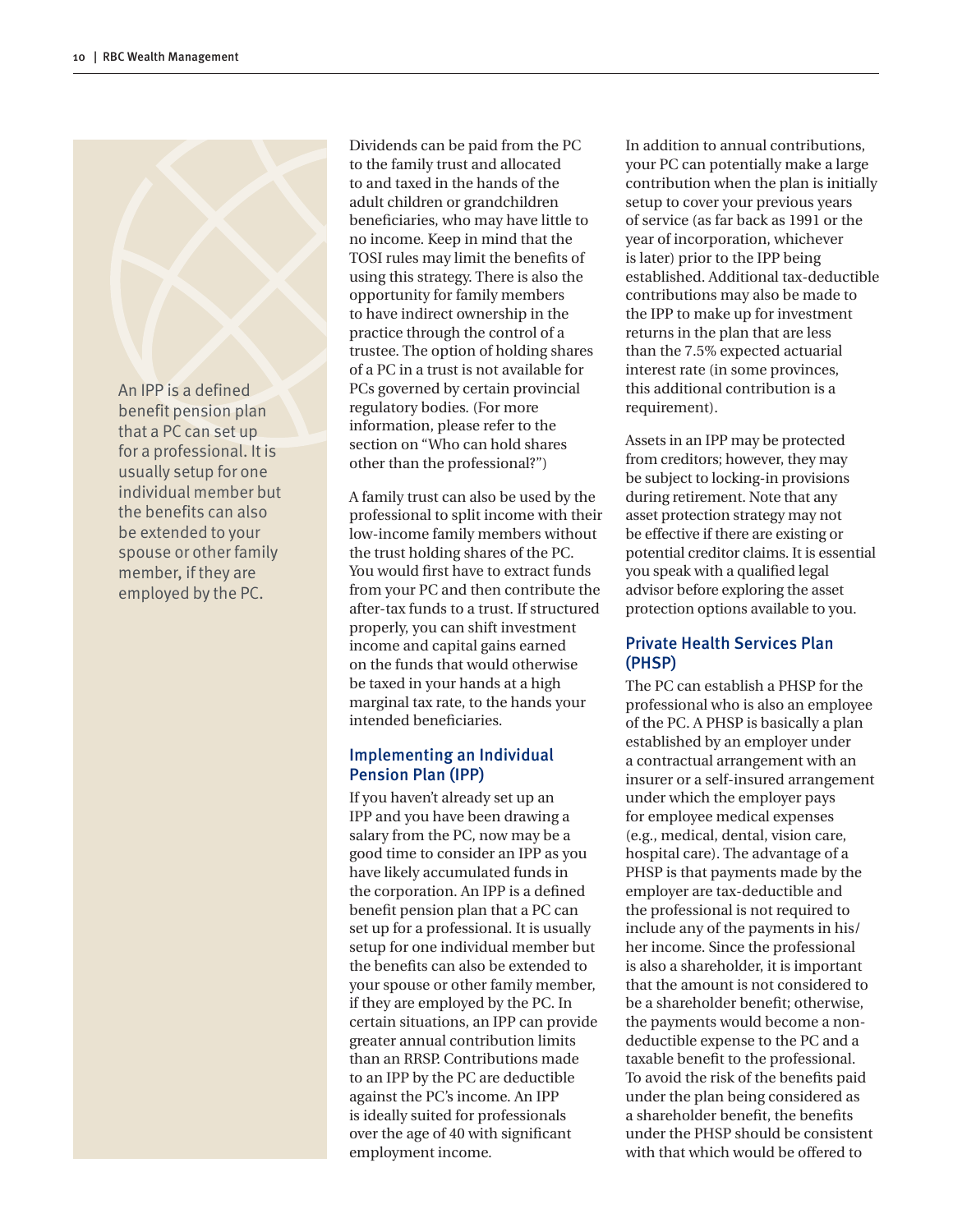If you need life insurance, for example to provide income protection for survivors, fund buysell agreements or pay capital gains tax on death, a corporate owned, tax-exempt insurance policy may be a solution.

an arm's length employee performing similar services.

#### Corporate owned life insurance

If you need life insurance, for example to provide income protection for survivors, fund buysell agreements or pay capital gains tax on death, a corporate owned, tax-exempt insurance policy may be a solution. Life insurance premiums are generally not tax-deductible. However, it is usually less expensive to fund the policy using after-tax corporate dollars as opposed to aftertax personal dollars. Provided the corporation is both the policyholder and beneficiary of the insurance policy, the professional will generally not be assessed a shareholder benefit. For example, if the professional corporation's tax rate is 15% and the professional's effective tax rate is 40%, corporate owned insurance allows for the funding of the policy using \$0.85 after-tax rather than \$0.60. In the event of the death of the professional whose life is insured under the corporate life insurance policy, the non-taxable death benefit is paid to the corporation, which increases the corporation's capital dividend account by the amount of the insurance proceeds received in excess of the policy's adjusted cost base. The balance in the capital dividend account may be paid tax-free to the surviving shareholders.

If you plan on selling the shares of your PC, you should consider holding the life insurance policy in a holding corporation (if applicable) or personally rather than in your PC. Speak with a life licensed professional to determine if insurance makes sense in your circumstances.

#### Conclusion

As a professional that has operated your practice for a number of years and have started accumulating excess funds in your practice, you may want to consider tax minimization strategies such as income splitting. Speak with a qualified tax advisor to consider your options and to determine if there are ways to maximize your after-tax earnings and savings.

*This article may contain several strategies, not all of which will apply to your particular financial circumstances. The information in this article is not intended to provide legal, tax, or insurance advice. To ensure that your own circumstances have been properly considered and that action is taken based on the latest information available, you should obtain professional advice from a qualified tax, legal, and/or insurance advisor before acting on any of the information in this article.*